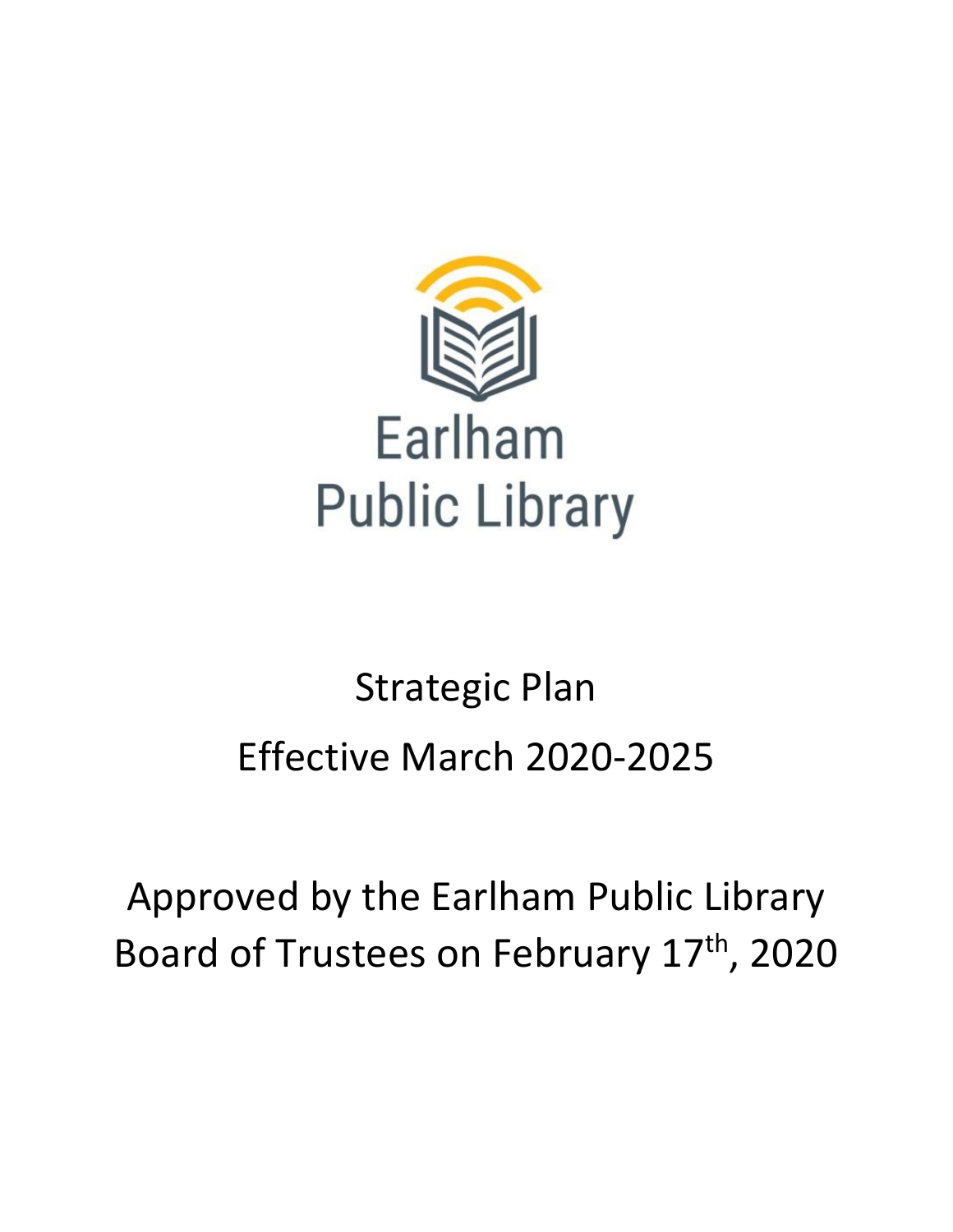#### **Library Board of Trustees**

Nikki Lilly, President Michele McDaniel, Vice President Michael Morrison, Treasurer Pat Laird, Secretary Todd Weber Lance Ridgely (1 unassigned spot open)

#### **Library Staff**

Justina Wuebker, Director Ellyn Reel, Assistant Librarian Amanda Lee, Assistant Librarian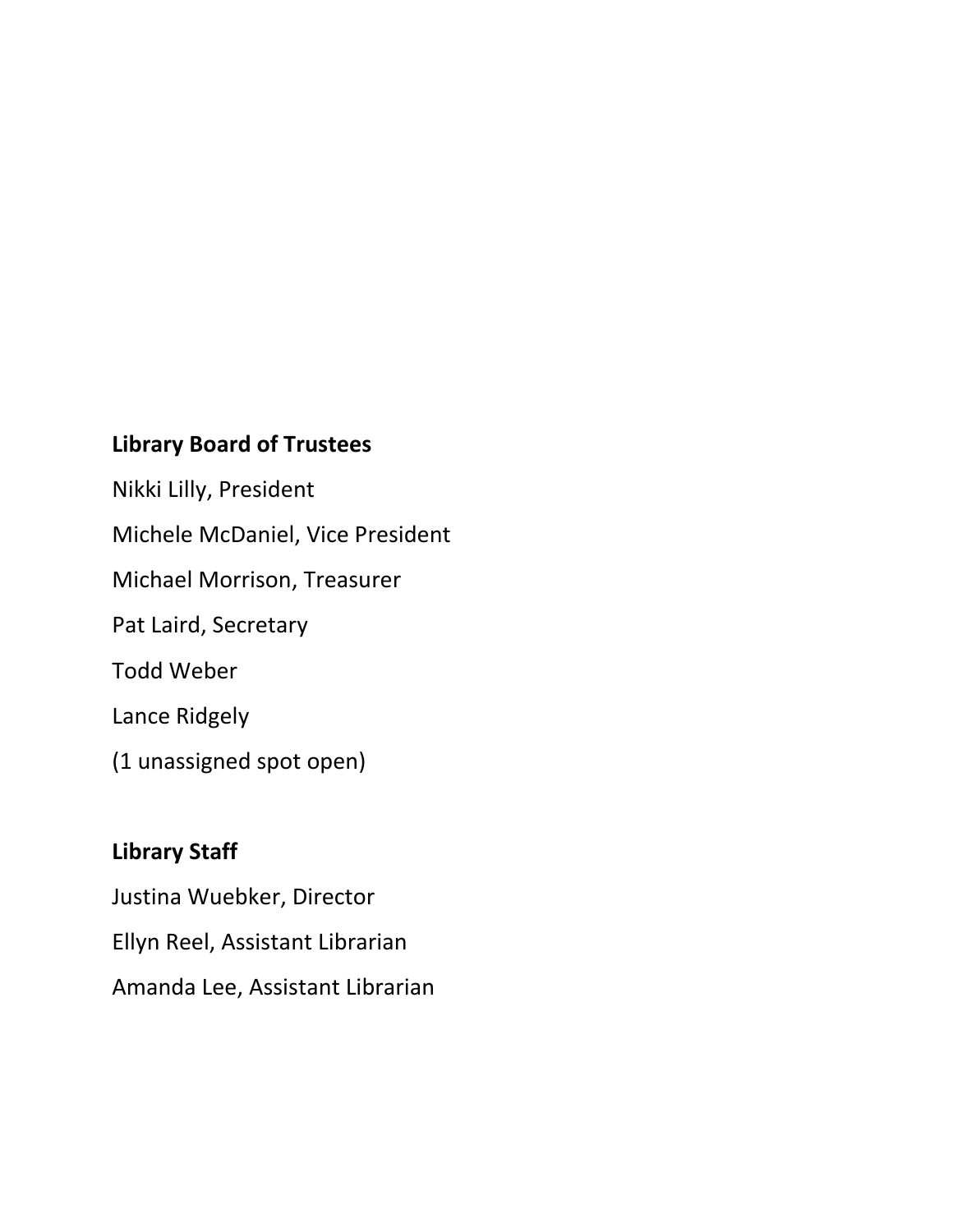#### **Introduction**

Earlham is located in Madison County in Southwest Iowa and has a population of 1,523 (2016 census). The Earlham Public Library recently completed the Edge Assessment to evaluate its public access technology services and responses.

This assessment showed our library in the context of other libraries of similar size. Earlham Public Library belongs to the "very small" library peer group and scored 465 out of 1000 total points. The average score for libraries in this peer group was 406-540, although scores ranged from 125-815 in a representative sample. In a community survey taken via the online website Survey Monkey (written surveys were available and entered into online results), the library was shown as both adept at providing programs for the public and also less adept at advertising all of their many resources to the general public. The public also wanted to see more of a variety of programming for adults. The Trustees decided to devise a list of goals to meet within the next 5 years both to help increase usage by the public and also to raise the library's score within their peer group. These are the goals the Trustees found fitting:

- A Comfortable Place, both Physical and Virtual
- Responsive Community Resources and Services
- Lifelong learning
- Information Access

The Trustees used these goals, the results of our Edge community resource evaluation, and the results of a 2019 Community survey as the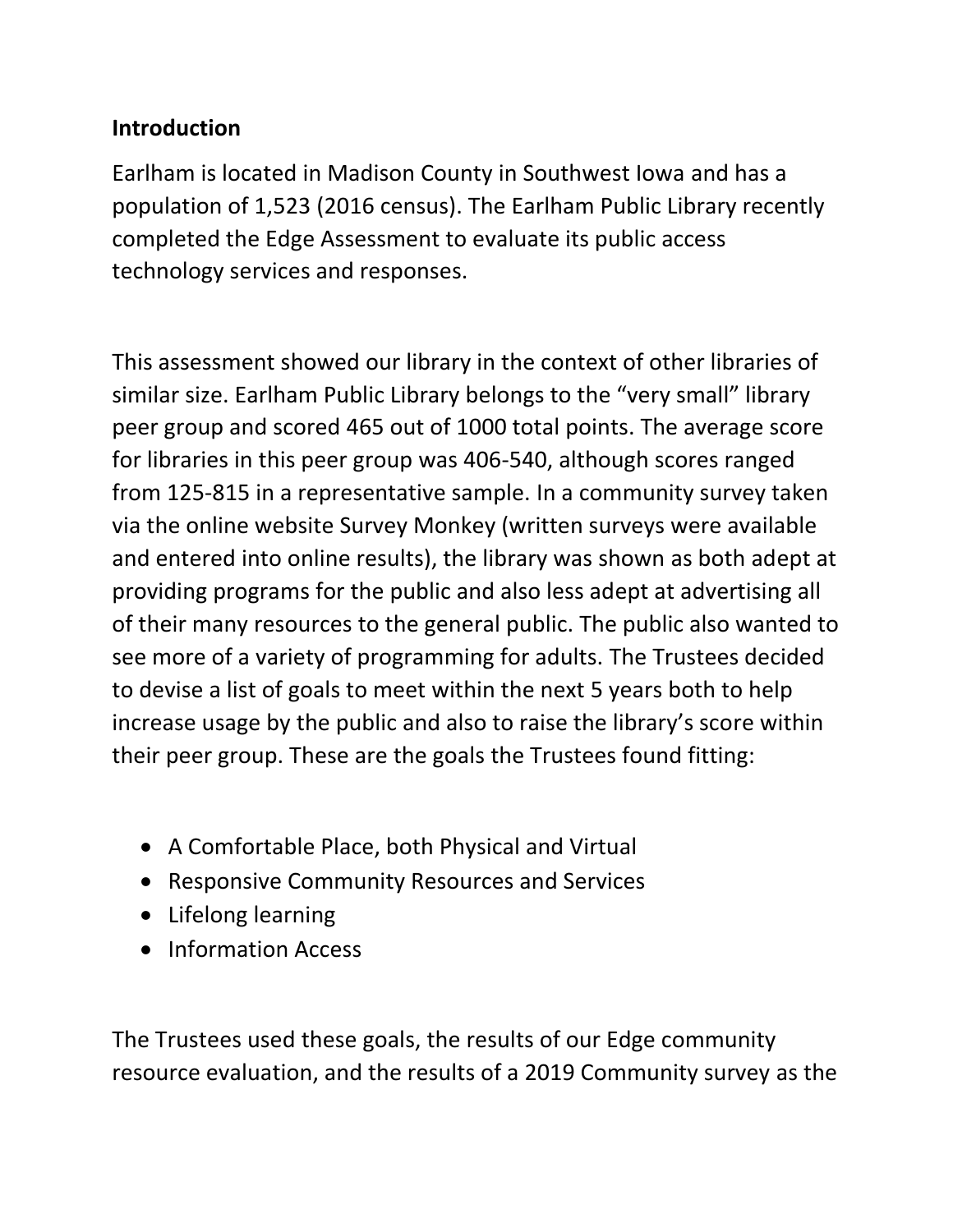foundations for the strategic plan. This plan outlines goals, objectives, and activities that will help library staff meet the needs identified. The Earlham Public Library Strategic Plan is submitted as a written endeavor to accomplish the goals set forth by the Board of Trustees.

#### **Needs Assessment**

Earlham, Iowa's demographics in race, age, education, and economic ability are shown below in order to help describe the needs of the community. This data is from the 2016 United States Census Bureau American Community Survey (ACS) and was put together by the site http://areavibes.com/earlham-ia/demographics/.

Earlham, IA has a population of 1,523 people with a population density of 1,574 per square mile, which is 2662% higher than the Iowa average. The median age in Earlham is 36 and 64% of the population over 15 years of age are married. 99% of the community speak English and 1% speak Spanish.

The income per capita in Earlham is \$27,033, which is 6% lower than the Iowa average and 9% lower than the national average, but the median household income is \$65,893, which is 21% higher than the Iowa average and 19% higher than the national average. The unemployment rate in Earlham is 2%, which is 52% lower than the national average. The poverty rate in Earlham is 7% which is 56% lower than the national average.

Earlham is a charming small community about a half hour drive from Des Moines, which means that especially for small children and the elderly, the Earlham Public Library can be a great place to go for programing that does not require a long drive or much preparation to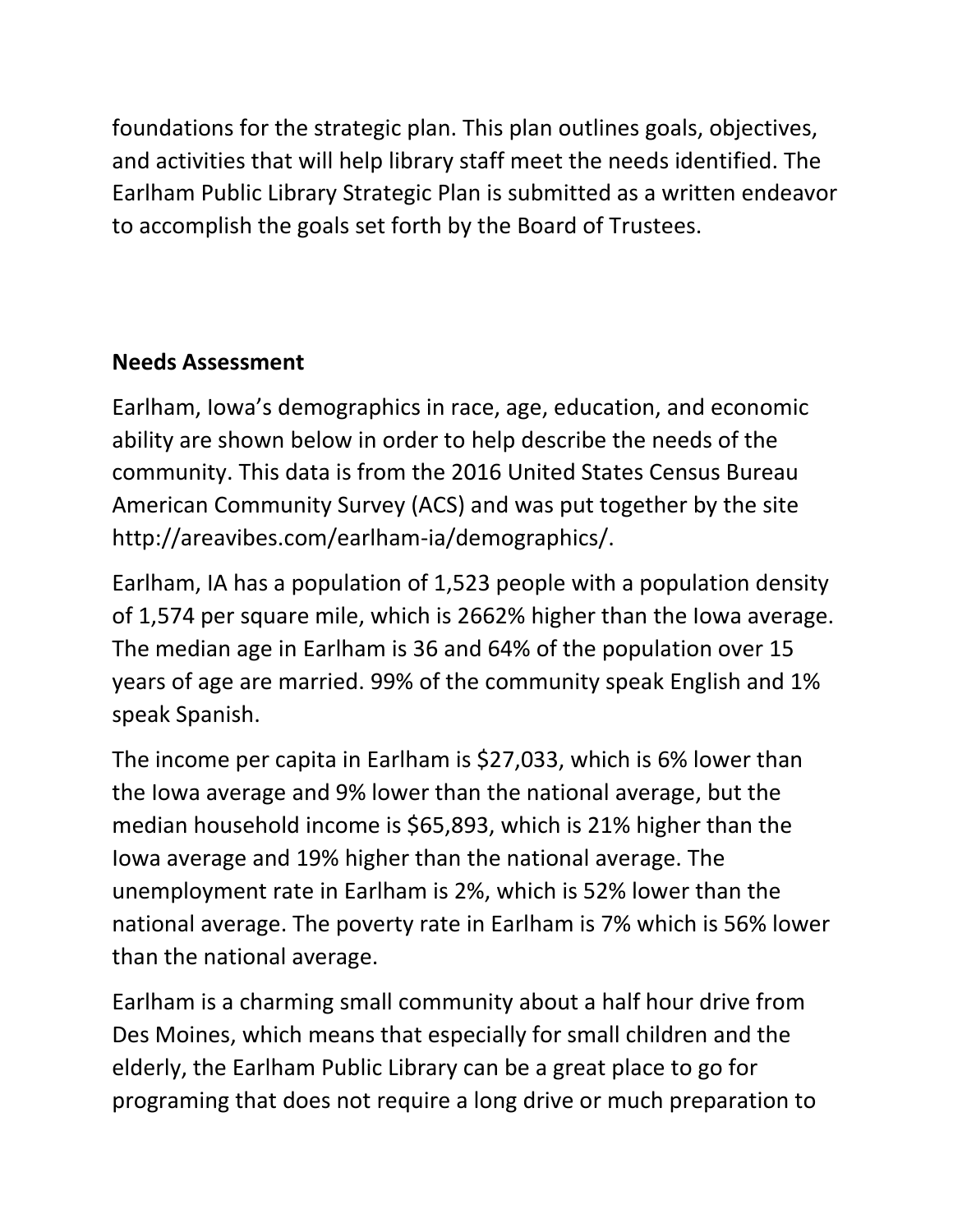attend. The poverty rate is low, but the library is the best place for information, entertainment, social atmosphere, and education to go to outside of the school. The town is growing, especially as Waukee (the nearest bigger city) is growing and with that, we have many young new families in the area as people look for cheaper homes near where they work.

As the location suggests though, people have a wide variety of competing entertainment options available at a close distance. The Board of Trustees would like the Earlham Public Library to help the community of Earlham to be a great place that people want to stay and invest in their own community when it comes to consumerism and will therefore respond by using the library to promote local events as well as providing educational and fun programming to the public.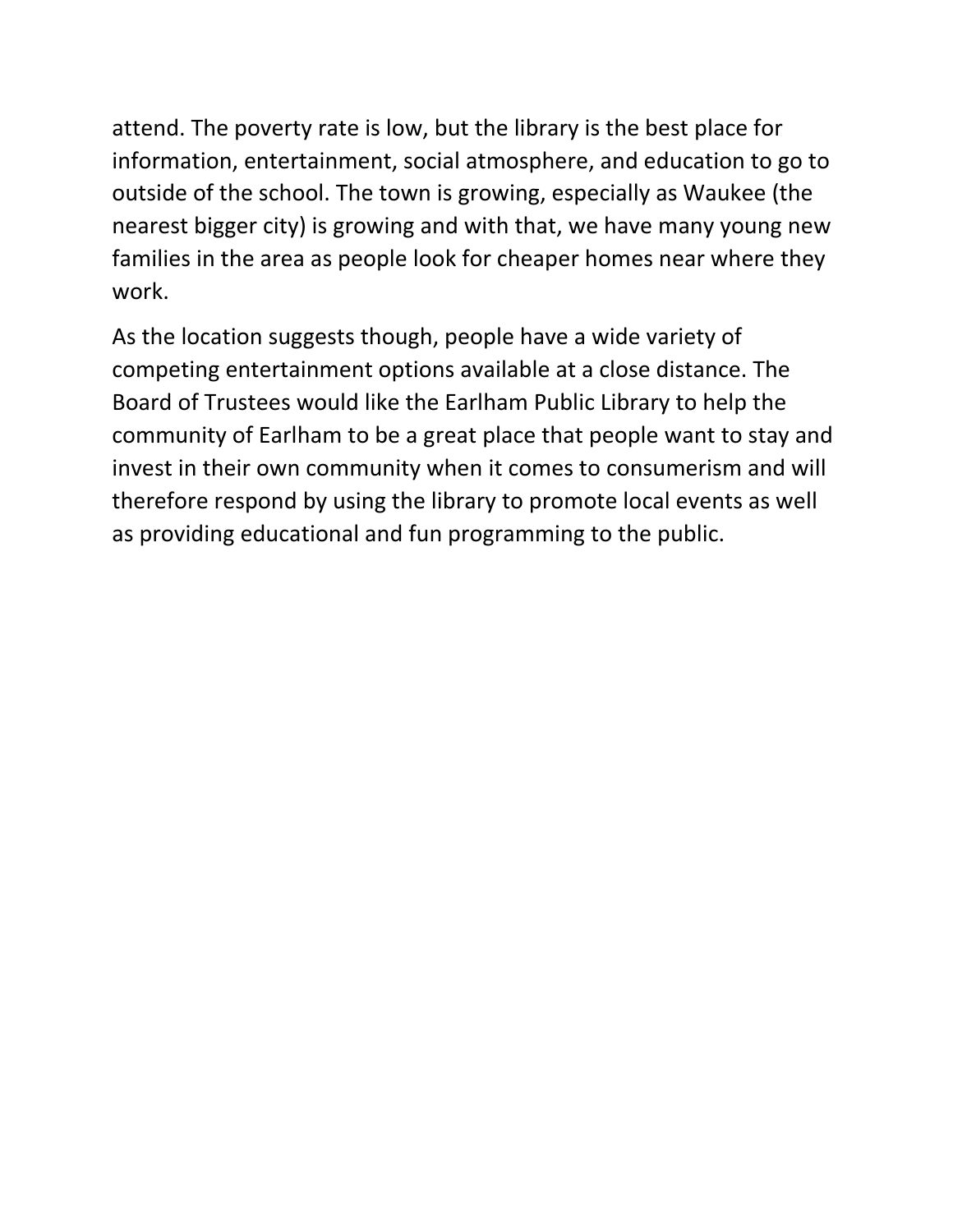#### **Mission Statement:**

The Earlham Public Library will provide physical and virtual spaces that are welcoming to patrons of all ages. Lifelong learning will be encouraged through access to the online world, quality materials collections, and innovative library services.

#### **Goals, Objectives, Projects, Activities**

## **Goal #1: The library will be a comfortable place to visit, both physically and virtually.**

Residents will have safe and welcoming physical places to meet and interact with others or to sit quietly and ready and will have open and accessible virtual spaces that support networking.

Objective #1: Patrons will have enhanced physical spaces in which to enjoy all services the library has to offer.

- Create a contract with a floor cleaning service for regular cleanings (2020)
- Investigate improving front desk area to allow for handicap access (2025)
	- o Pricing a new desk versus modifying the current layout
	- o Self-checkout on lower countertop?
	- o Acquire funding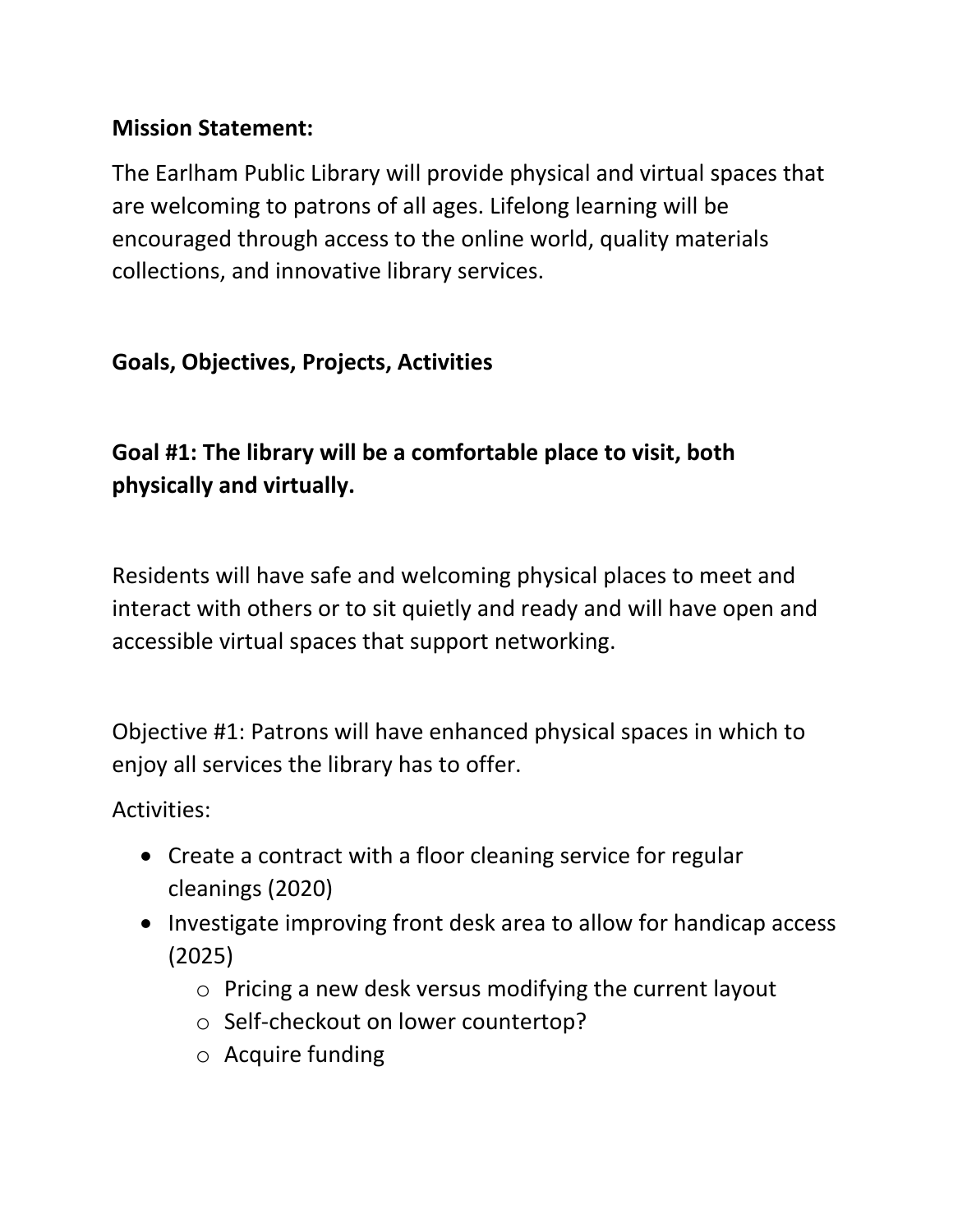- Explore making bathroom family-friendly by adding a fold down changing table (2020)
- Create a way to showcase STEM kits won through grants that can be checked out or used in-house (2021)
- Explore expanding the library or purchasing new property
	- o Written Space Needs Assessment (2022)
	- o Review Stella Hoadley Trust requirements (2021)

Objective #2: Patrons will have enhanced awareness and access to current and new virtual services.

Activities:

- Promote existing virtual services (Bridges, Gale, Credo, website, Facebook, Instagram, Transparent Languages) (2020)
- Start a monthly newsletter promoting one aspect of our online services each month as well as in-library services (2022)
- Partner with schools to offer mock job interviews and resume help for seniors (2021)

#### **Goal # 2: Responsive Community Resources and Services**

Residents will have a central source for information about the wide variety of programs, services, and activities provided by community agencies and organizations.

Objective #1: Patrons will have access to a community hub of information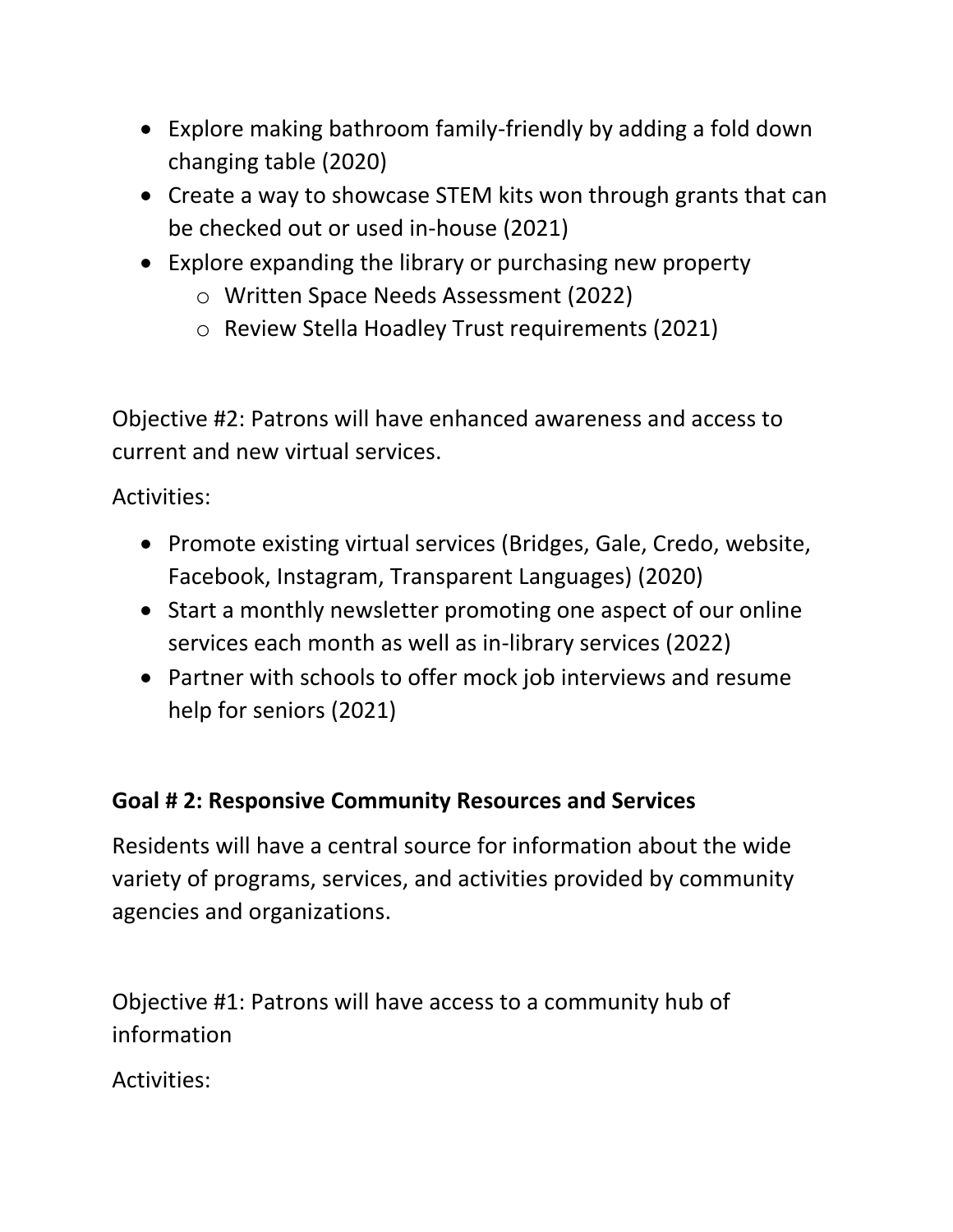- The library will post community events on their bulletin board, Facebook page, and website (2020)
- Partner with Bricker-Price to co-advertise/co-plan community programming (2020)
- The library will make an effort to help promote all local events, therefore becoming the place in which people look to find town happenings (2021)
- The library will adapt to community needs by providing programs for age groups as the population fluctuates (2020-2025).

## **Goal #3: Lifelong learning**

Residents will have the resources they need to explore topics of personal interest and continue to learn throughout their lives.

Objective #1: Young patrons will be actively engaged in a variety of literary and creative opportunities.

- Promote and revamp 1,000 books before Kindergarten program (2020)
- Offer Monthly STEM programming (2021)
- Initiate LEGO club which meets at least 4 times per year (2022)
- Offer beginning sewing classes which take place at least 4 times a year (2022)
- Offer at least 4 lapsit story times each year (2023)
	- o Supplies: shaker eggs, colorful scarves, CD player
	- o Training for a backup person if director cannot be there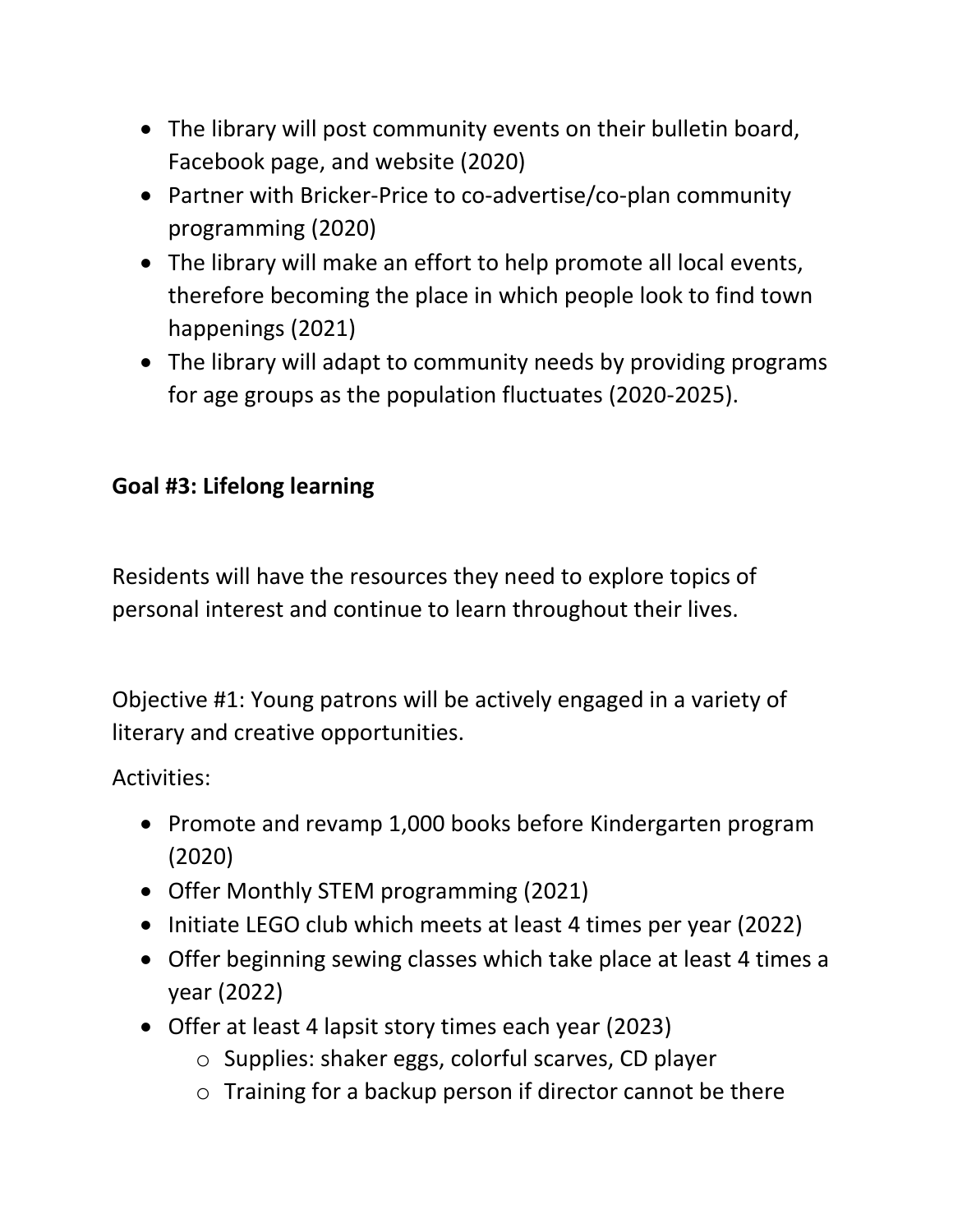Objective #2: Adult patrons will have access to new literacy opportunities and the support needed to create their own content.

Activities:

- Offer book club that meets at least 6 times per year (2020)
- Offer a space for quilters/crocheters to gather and socialize while working on individual projects at least 4 times per year (2022)
- Offer instruction on specific crochet or knitting projects at least 4 times per year (2022)
- Advertise VHS to DVD converter services (2020)

#### **Goal #4: Information Access**

Residents who want materials to enhance their leisure time will find what they want when and where they want them and will have the help they need to make choices from among the options. Residents will also have high speed access to the digital world with no unnecessary restrictions or fees to ensure that everyone can take advantage of the ever-growing resources and services available through the internet.

Objective #1: Patrons will have resources to help assist in their selections.

Activities:

• Staff Monthly Picks will be posted as suggestions from various categories throughout the collection, featuring staffer first names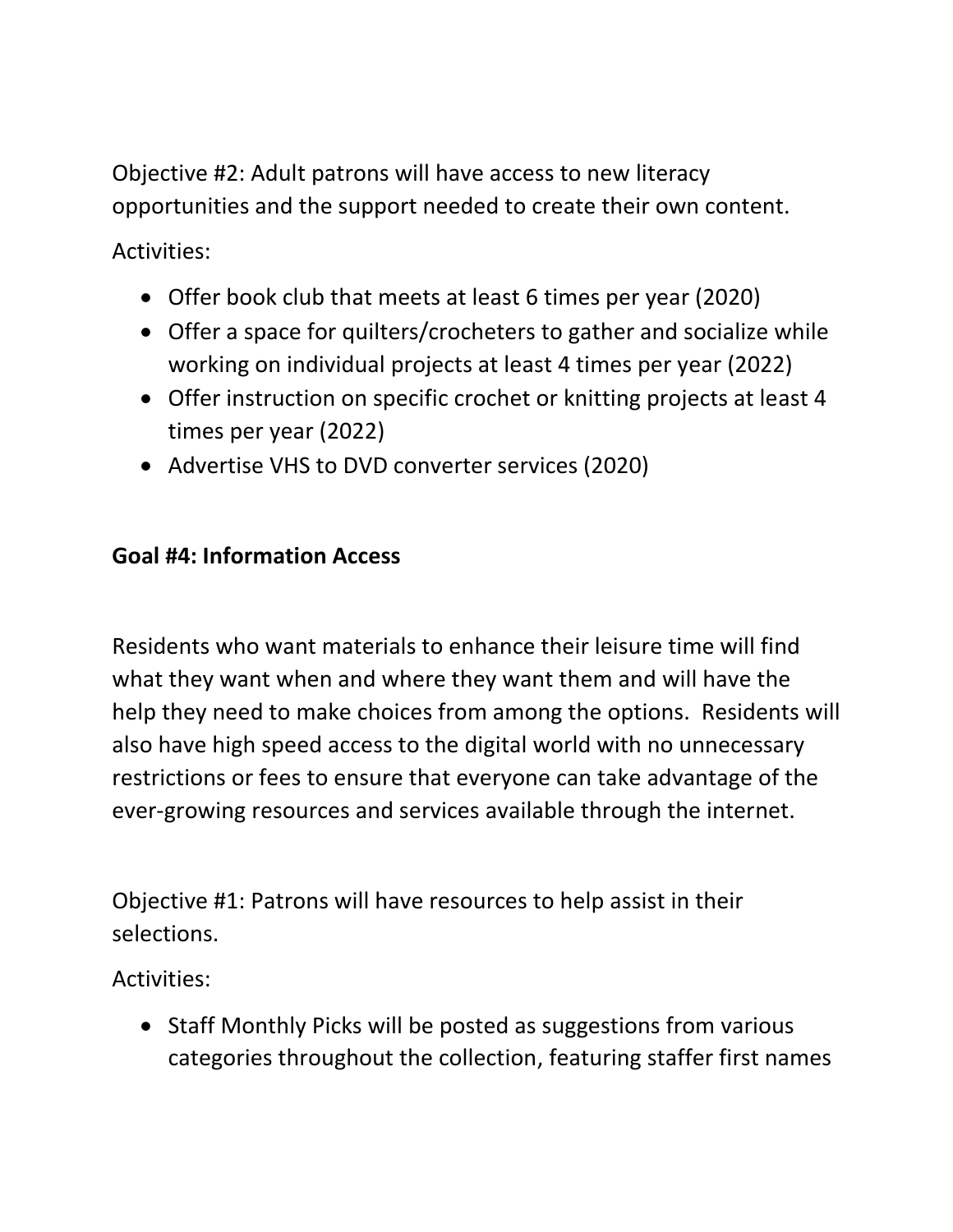in order to familiarize the public with the particular book tastes of each staffer (2020)

- Newly added books will be listed, so they can be reserved when checkout out by other patrons (2021)
- Websites that help with Readers' Advisory will be linked to on staff circulation computers to better assist patrons (2020)

Objective #2: Patrons will easily be able to find materials after selecting. Activities:

- Library sections will be more visibly labelled (2021)
- New materials will be identified in the computer as such, so patrons can be directed to the new area rather than the general section (2021)

Objective #3: Patrons will have access to high speed internet within the library.

- Perform regular updates 6 times each year on public desktop computers (2020)
- Provide new laptops to replace aging technology currently provided, as well as offering a public charging station. (2025)
	- o Purchase 2 new public laptops or computers per year
	- o Investigate grant money for a laptop charging cart
- Office computer will be replaced with a laptop in order to mobilize more easily for programs and meetings, while the current computer can be wiped and used as a public desktop (2025)